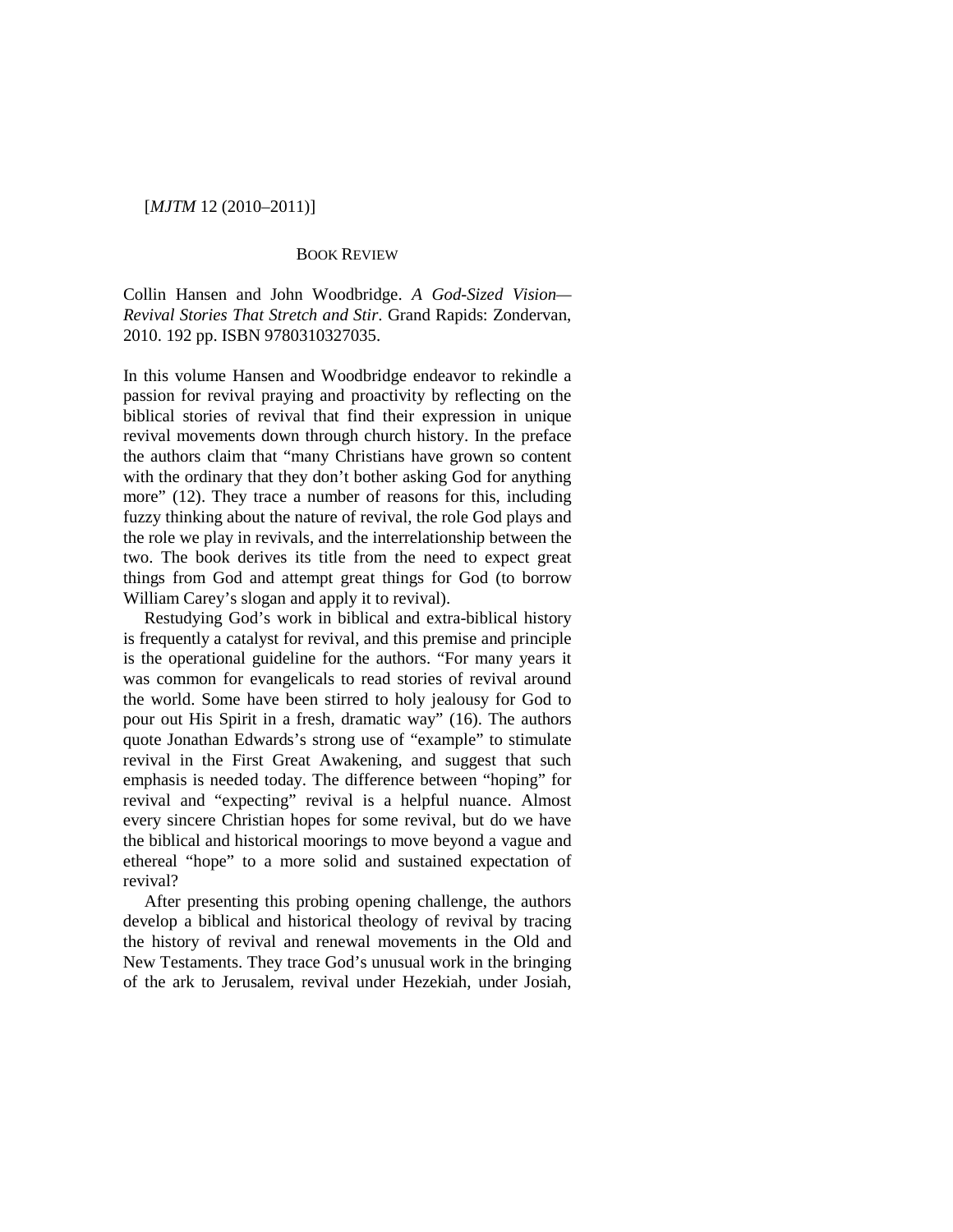#### HANSON AND WOODBRIDGE *A God-Sized Vision*

and in the exile (which the authors see as revivalistic). There is a strong emphasis interwoven in these accounts of a motivation of glory for the Name of God. This needs to be our primary motivation in seeking revival, not our flagging spirits, our faltering evangelistic zeal, our failing financial stability, or our fading influence in the community. These may be legitimate, but should never eclipse the primary motivation of passion for the glory of God and his Name. The authors then move into the New Testament, with its emphasis on "times of refreshing." The debate on the paradigmatic value of Pentecost is discussed, with the authors offering an overview of the various sides of the argument. Seeking to move beyond that debate, they try to find the common elements that both the proponents and doubters of revival in the New Testament have in common. On this issue the book left me wishing that more conclusions were drawn as opposed to the fairly open-ended ones that the authors leave with the reader. The authors then proceed to reflect on church history for insights that might supplement the biblical narratives of revival in the arduous process of articulating a biblical theology of revival. Edwards and Finney are referred to in a stimulating endeavor to find a blend and biblical balance between divine sovereignty and human responsibility as it relates to revival. While Edwards places a strong emphasis on the sovereign pleasure of God in revival, Finney reacts with a strong emphasis on human responsibility. "For too long, Finney believed, Christians have waited for God to move, when all along God has gifted the church with everything it needs to spark revival" (33). I submit that this tendency to polarize these two schools appears too frequently. While the authors are right to stress the particular emphases that Edwards and Finney give to divine sovereignty or human responsibility, I believe that more serious reflection on Edwards's "freedom of the will" and Finney's emphasis on divine grace would lead us to conclude that many tend to caricaturize these two protagonists of revival. One of the synonyms of "caricature" is "travesty" and unfortunately that seems to be what has happened throughout history. We have caricaturized both Edwards and Finney and the unique emphases they give to revival, and the result is a travesty of revival justice.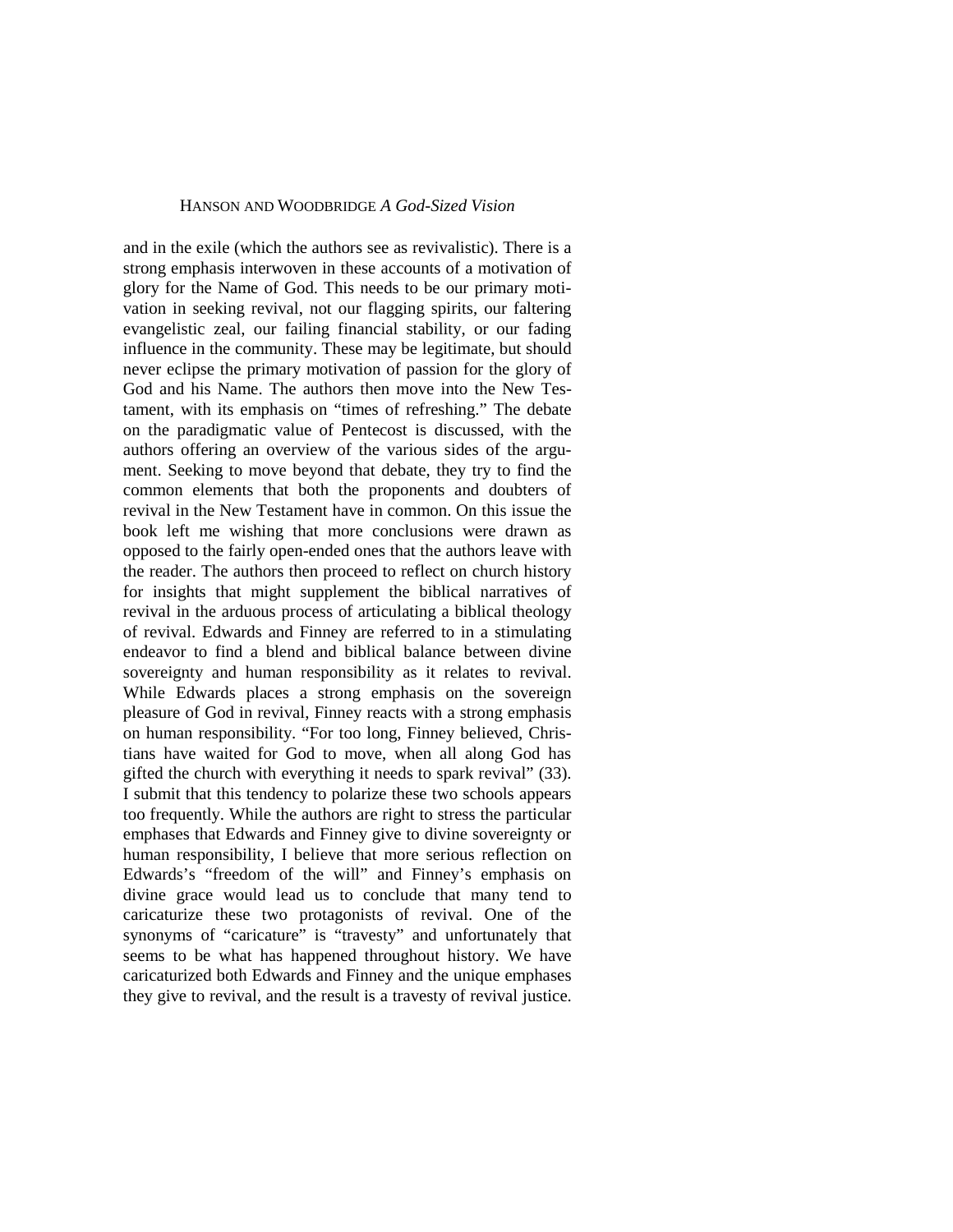## *McMaster Journal of Theology and Ministry* 12

I believe the authors do a good job of pointing us to the complementary nature of Edwards and Finney but they could have moved further into a position of reconciliation of these apparent antinomies. I believe that a false dichotomy here is a disservice to the evangelical community, which needs a kind of clear thinking that nurtures both prayer and action towards revival. The authors are moving in the right direction, but could have gone further on this point.

One can hardly consider the history of revival without a close look at Jonathan Edwards. The authors do an excellent job of introducing him and his role in the First Great Awakening. Edwards promoted the need for the cognitive and experiential knowledge of God through his incisive preaching, and the book offers many insights into the nature of this revival, including the fact that 32 towns outside of Northampton were affected. The authors also show the common emphasis of two post-Reformation currents, Pietism and Puritanism, and their influence in North America. Some of the information provided here will be of interest even to those who are quite familiar with the events. Likewise, the following chapter on the Second Great Awakening, focusing on Jonathan Edwards's grandson Timothy Dwight, who was a powerful influence on the Yale University campus, is very enlightening. The chapter points to the significance of having a spiritual revival legacy and heritage. Dwight's faithfulness to stand up for Christ on the campus is powerful, and was a harbinger for revival on campuses such as Asbury and Wheaton.

The book also offers chapters that reflect on "The Prayer Meeting Revival" of 1857–58, and the Welsh revival that was brought about by tremendous social upheaval and then itself brought about genuine social reform and spilled over onto the mission fields of the world. This leads to a consideration of revival outside of North American or Western culture. As a former missionary to Latin America, I was inspired and challenged by the emphasis that missionaries have given to revival throughout recent history.

A final chapter considering the relationship of evangelism and revival by looking at figures like Billy Graham and Bill Bright is illuminating in exploring the differences but also the